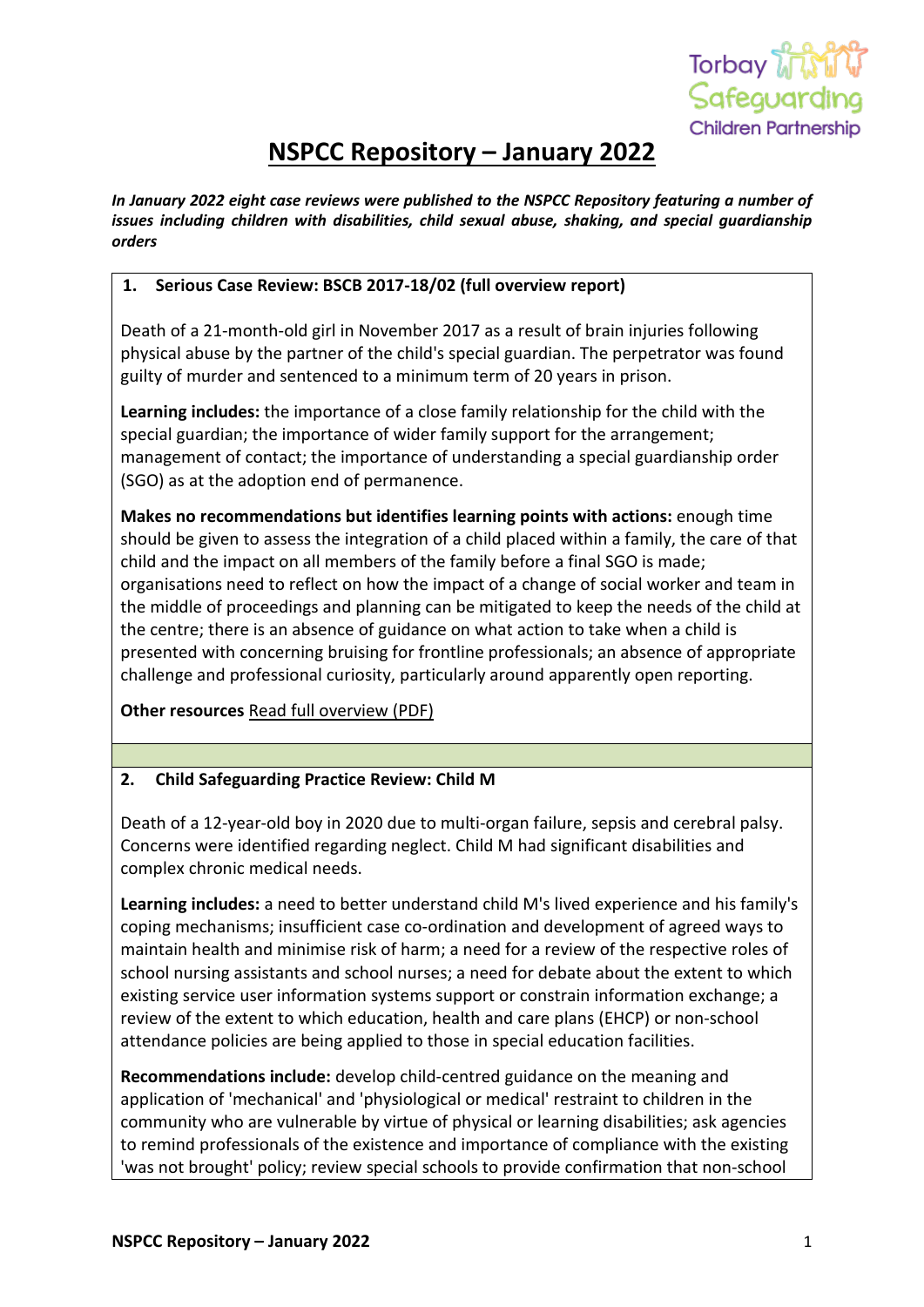attendance responses are of comparable or superior standards than those applied to nondisabled pupils; children's social care disability service to discuss and agree the coordination role that it could play in complex cases.

**Other resources** [Read practice review \(PDF\)](https://library.nspcc.org.uk/HeritageScripts/Hapi.dll/filetransfer/2021HarrowChildMCSPR.pdf?filename=AA58F75CEDE68892A73FB681FE246B8371684F102152F0AA780A14959D3BCE5767137B3B2A935011CBAEC3068664FF681AA6D2524E357BAB96C006752CCD756759AD77BD1E389823A55CFAAE74B2EE64F46C611AD1724BE1AC50776136E2AAAFFECACF78E82D74E138A728A556ED10E85404D161E4E329EF5EF7794E02C8FFA3FC52083509C621C5CAF7CB5D0431CC2FDB&DataSetName=LIVEDATA)

## **3. Report of the serious case review regarding Child L**

Serious injuries to a 20-month-old boy in 2018. Child L and his half-brother were made subject to an interim care order.

**Learning includes:** there was no shared understanding of mother's learning needs or her emotional needs, and there were differing perceptions of her; when extended family are providing support it is important to balance the strengths alongside the risks and to understand the nature of the relationships between family members; all behaviours must be viewed as potential trauma and the impact of this trauma on the lived experience of the child.

**Recommendations include:** to build on the multi-agency understanding of risk for children under a child in need plan to include dynamic risk assessments and challenge from partner agencies; to explore how a list of children on a child in need plan can be shared with the multi-agency safeguarding network; ensure that private pre-schools and nurseries are meeting the required standards of safeguarding, and to consider raising the issue with Department for Education to bring private providers under the same guidance as statutory services.

**Other resources** [Read full overview \(PDF\)](https://library.nspcc.org.uk/HeritageScripts/Hapi.dll/filetransfer/2021HertfordshireChildLOverview.pdf?filename=AA58F75CEDE68892A73FB681FE246B8371684F102152F0AA780A14959D3BCE5767137B3B2A935011CBAEC3068664FF681AA6D2524E357BAB96C006752CCD756759AD77BD1E389823A55CFAAE74B2EE64F46C611AD1724BE1AC50776136E2AAAFFECACF78E82D70E13EAE30945AF714E56B22C159DFA13DC777EAD94FBD686924922CA8DFCF9E3D4A113D92094BC55C7EB89A91D03F9CA540524EDCDE&DataSetName=LIVEDATA)

# **4. Child safeguarding practice review: Hatty and Jen: Family J**

Sexual abuse of two sisters aged 14-years-old and 13-years-old by their father over a period of six years. Both children were placed with a foster family, and a police investigation was initiated.

**Learning focuses on:** home education of children; working effectively to identify and address sexual abuse and exploitation; understanding adult sexual offending behaviour and evaluating the risks of likely and future harm; supporting children to seek help from professionals; children communicating that something is wrong through their behaviour; interviews with children which do not follow guidance are likely to undermine effective safeguarding, decision-making in the family courts and criminal processes; recognising and addressing the impact of domestic abuse; safeguarding children from being physically harmed, characterised as "physical chastisement or physical punishment"; delivering culturally competent practice; the importance of a structured approach to children's experience of parental neglect over time.

**Recommendations include:** make a recommendation to the National Panel to complete a thematic review of serious case reviews, rapid reviews and child safeguarding practice reviews that relate to home educated children; scrutinise how partner agencies are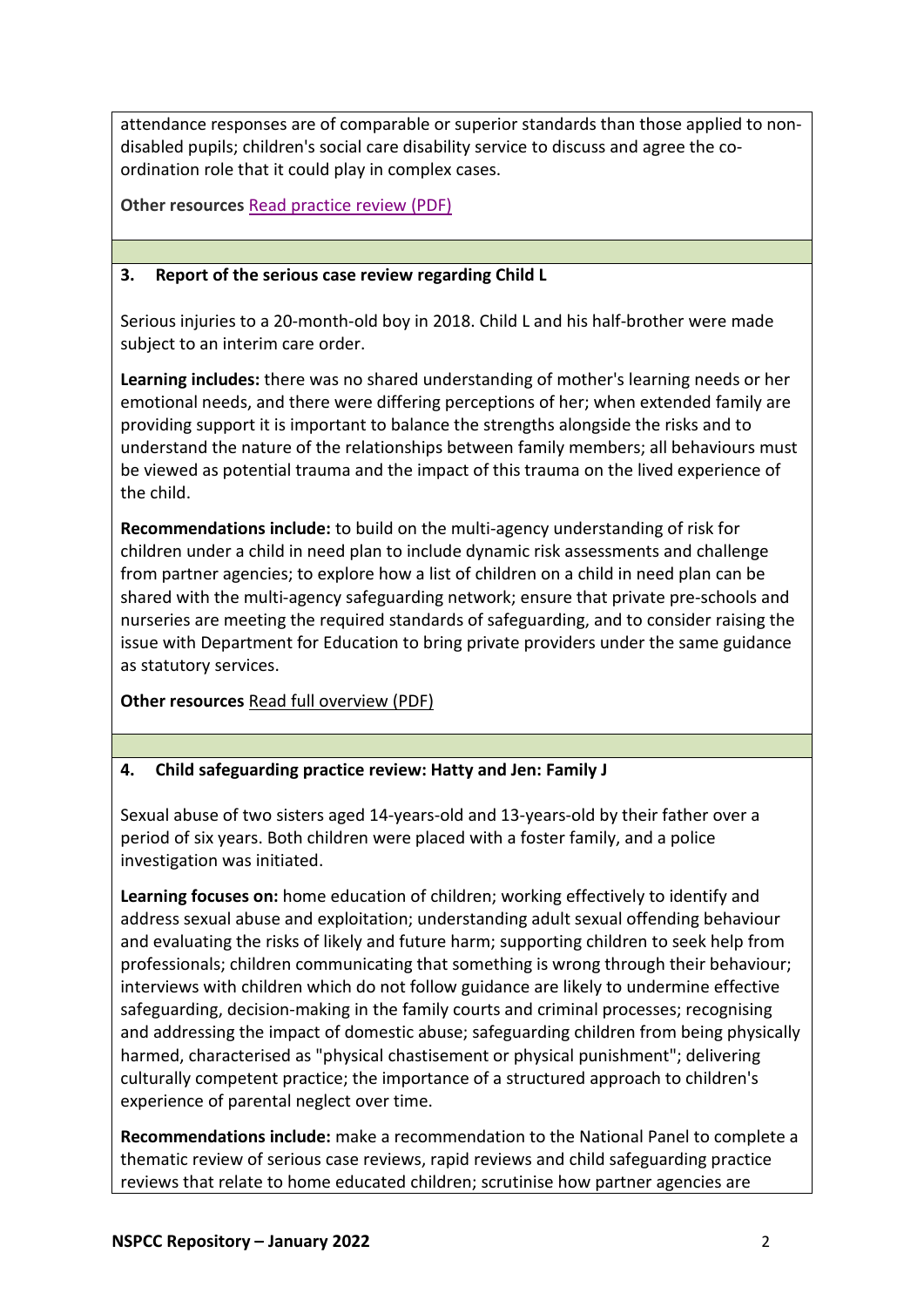equipping their staff to understand and support children's help seeking behaviour; issue a child centred position statement about the appropriateness of physical chastisement and provide guidance about what safeguarding responses are required; understand and scrutinise how supervision arrangements promote professional curiosity, are child centred, and address fixed thinking across partner agencies.

**Other resources** [Read practice review \(PDF\)](https://library.nspcc.org.uk/HeritageScripts/Hapi.dll/filetransfer/2021AnonymousHattieAndJenFamilyJCSPR.pdf?filename=AA58F75CEDE68892A73FB681FE246B8371684F102152F0AA780A14959D3BCE5767137B3B2A935011CBAEC3068664FF681AA6D2524E357BAB96C006752CCD756759AD77BD1E389823A55CFAAE74B2EE64F46C611AD1724BE1AC50776136E2AAAFFECACF78E8247BFC24B132894BF734ED6D33EB54F7A33DC15DF2FA5CA668602AF61F9FE942DCD7FBBEB88151BC8F6D3FB0322C5577ECFF4B7A28E1ED85A0D171EF&DataSetName=LIVEDATA)

## **5. Independent overview report of the serious case review concerning Child V**

Unexplained death of a 2-year-7month-old girl in December 2018.

**Learning includes:** when the siblings of an unborn baby are subject to a child in need plan (CiN) the multi-agency CiN meetings should discuss the likely effects and ensure there is multi-agency agreement prior to closure of the plan; conduct a parenting assessment so that practitioners have realistic expectations of parents and to minimise the vulnerability of children; need to use processes and tools to identify, assess and respond to neglect; the voices and lived experiences of children should inform all assessments and interventions; there needs to be a multi-agency assessment if there is a disclosure of sexually harmful behaviour; strained professional relationships can impact on multiagency cooperation and safeguarding practice.

**Recommendations include:** improve the early identification of and response to neglect; remind partner agencies about the decision making process prior to closure of a CiN or child protection plan; consider the development of pathways with adult services to assist with the assessment of parents and carers when there are concerns about their cognitive ability; identify the barriers to the effective use of tools to support the early identification, assessment and analysis of neglect, specifically, Graded Care Profile 2; robustly monitor and evidence the impact of the voice of the child in practice; identify and address barriers to the effective use of the escalation policy.

**Other resources** [Read full overview \(PDF\)](https://library.nspcc.org.uk/HeritageScripts/Hapi.dll/filetransfer/2020BuckinghamshireChildVOverview.pdf?filename=AA58F75CEDE68892A73FB681FE246B8371684F102152F0AA780A14959D3BCE5767137B3B2A935011CBAEC3068664FF681AA6D2524E357BAB96C006752CCD756759AD77BD1E389823A55CFAAE74B2EE64F46C611AD1724BE1AC50776136E3AAAFFECACF78E92760F021A1318156E511FF712EF054F5A530E75CCAF34BAE737A3AD92BE2C97494880B77F7A8BA9706B42C497AD2A899B225E85586DFF27456&DataSetName=LIVEDATA)

#### **6. Child W serious case review**

Non-accidental injury to a 4-month-old child in 2018, attributed to shaking. Mother received a custodial sentence.

**Learning includes:** provide child impact chronologies to understand the daily lived experience of children; the views, wishes and feelings of children are critical to effective interventions; a trauma informed approach to assessment, incorporating a strengths based methodology, can be invaluable when adverse experiences in childhood have been identified; cannabis use, particularly if prolonged, is a significant feature contributing to poor mental health and compromised parenting; family engagement is critical to keeping children safe; consider the possibility of abusive head trauma in cases where there are young babies and children and domestic abuse is present.